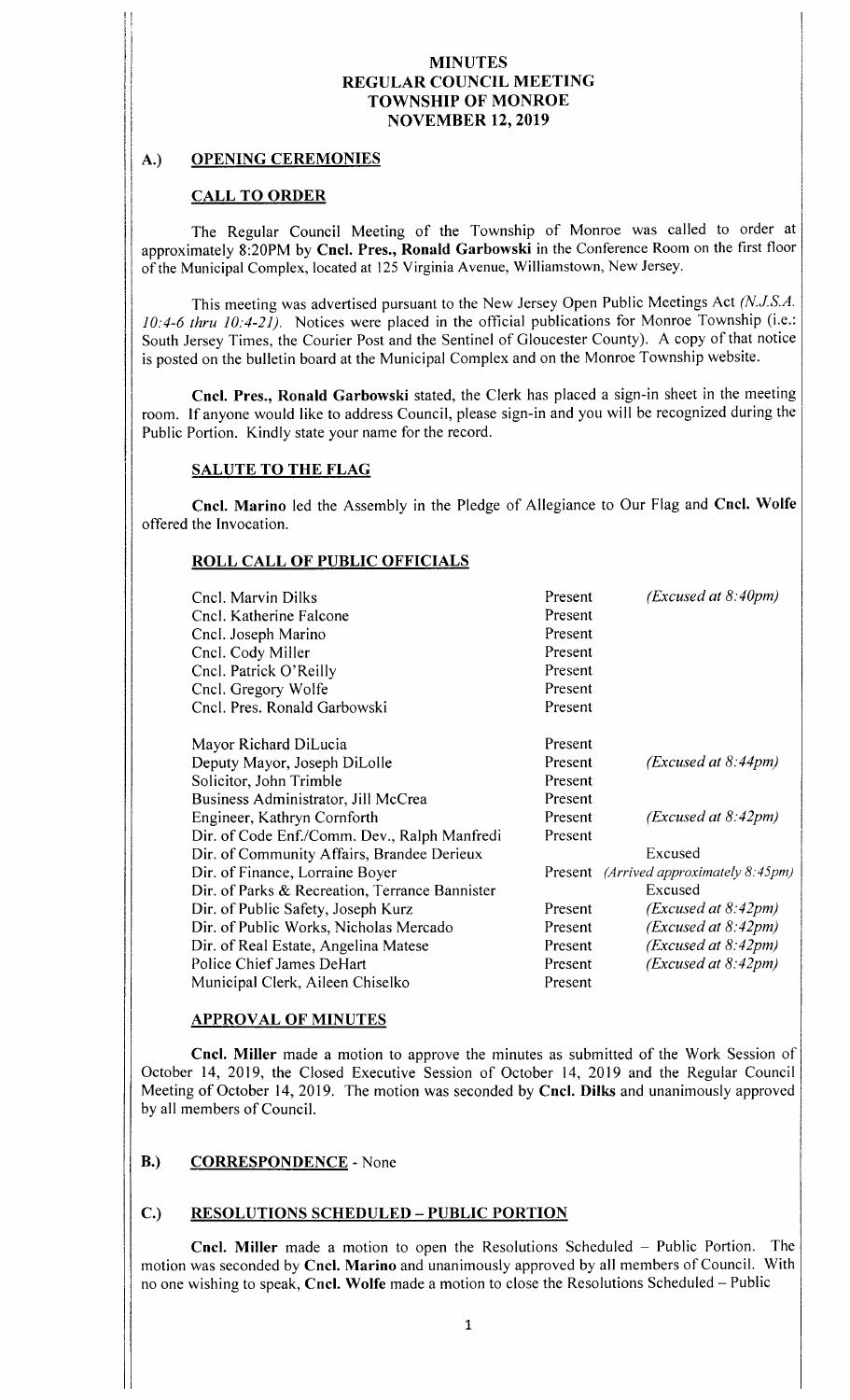### C.) RESOLUTIONS SCHEDULED – PUBLIC PORTION (cont'd)

1E

Portion. The motion was seconded by Cncl. Marino and unanimously approved by all members of Council.

Cncl. Miller made a motion to bracket for approval, by Consent Agenda, Resolution R:241-2019 and Resolutions R:249-2019 through R:258-2019. The motion was seconded by Cncl. Pres. Garbowski and unanimously approved by all members of Council.

#### CONSENT AGENDA RESOLUTION R:241-2019 and RESOLUTIONS R:249-2019 through R:258-2019

R: 241-2019 Resolution Of The Township Council Of The Township Of Monroe Authorizing The Acceptance Of A Maintenance Bond In The Amount Of \$60,144.74 For The Construction Of Forest Drive, Phase II Within The Township Of Monroe

R:249-2019 Resolution Approving The Bill List And Paid List For The Council Meeting Of November 12, 2019

R:250-2019 Resolution Of The Township Of Monroe Rejecting All Bids For Owens Park Expansion Project

R:251-2019 Resolution Of The Township Of Monroe Authorizing Road Easement To The County Of Gloucester

R: 252-2019 Resolution Of The Township Council Of The Township Of Monroe In Support Of Calling For The Study Commission To Review The Open Public Records Act

R: 253-2019 Resolution Adjusting Township Of Monroe Tax Records

R:254-2019 Resolution Of The Township Of Monroe Authorizing The Execution Of A Contract For Sale Of Real Estate And To Proceed With Due Diligence Related To The Acquisition Of Block 13901, Lot <sup>15</sup> Located At 1052 Sykes Lane In The Township Of Monroe, County Of Gloucester, State Of New Jersey

R: 255-2019 Resolution Authorizing The Township Of Monroe To Release The Maintenance Guaranty Of Beazer Homes, LLC Regarding The Enclave At Monroe (F/K/A Estates At Federal Hill), Off-Site Improvements, Subdivision #1745

R: 256- 2019 Resolution Authorizing A Proposal From Pennoni For The Scope Of Services Relating To The Design, Bidding And Construction Administration For The Handicap Ramp Replacements, Milling And Resurfacing Of Main Street

R: 257-2019 Resolution Of The Township Of Monroe Authorizing The Mayor To Execute A Settlement Agreement Between The Township Of Monroe And James Bonder

R: 258-2019 Resolution Of The Township Of Monroe Authorizing The Mayor To Execute A Settlement Agreement Between The Township Of Monroe And James Kelly

Cncl. Pres. Garbowski made a motion to approve Resolution R:241-2019 and Resolutions R: 249-2019 through R: 258-2019. The motion was seconded by Cncl. Wolfe and unanimously approved by all members of Council.

## D.) ORDINANCES

Cncl. Pres. Garbowski turned this portion of the meeting over to Ordinance Committee Chairman, Cncl. Marino.

O:49-2019 An Ordinance Of The Township Council Of The Township Of Monroe Authorizing The Purchase Of Real Property Known And Designated As Tax Block 3205, Lot 28 On The Tax And Assessment Map Of The Township Of Monroe, County Of Gloucester And State Of New Jersey (First Reading  $&$  Publication)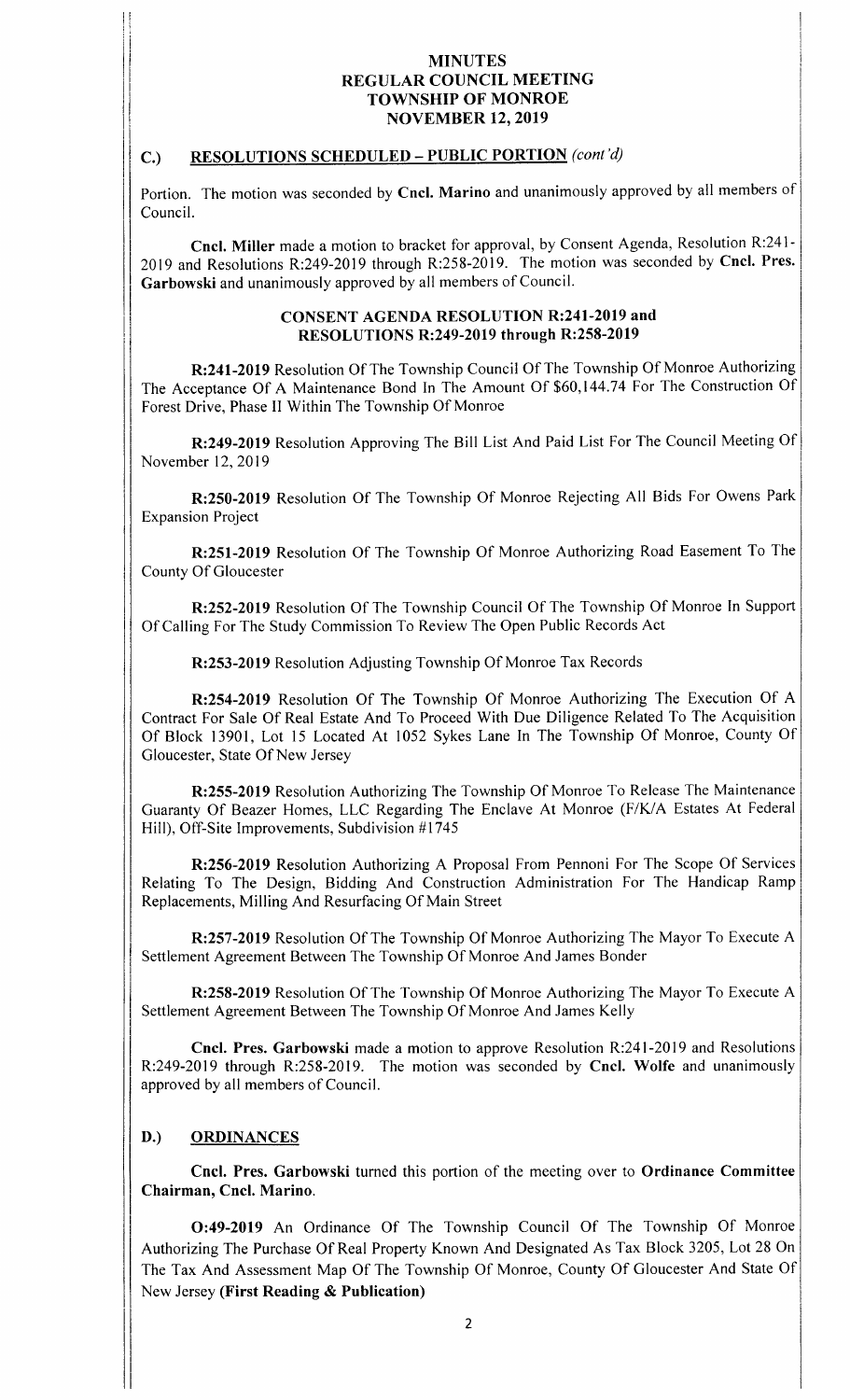# D.) ORDINANCES (cont'd)

. ii

 $\cdot$ 

First Reading: A copy of this Ordinance was posted on the bulletin board at the Municipal Complex. Additional copies were made available to the public.

Cncl. Pres. Garbowski made a motion to approve Ordinance O:49-2019 for First Reading and Publication. The motion was seconded by Cncl. Falcone and unanimously approved by all members of Council.

## E.) REPORTS AND OTHER MATTERS

Cncl. Marino spoke regarding <sup>a</sup> potential date for the 2020 Council Reorganization Meeting. Cncl. Pres. Garbowski polled Council and all were in favor of scheduling the Council Reorganization Meeting on January 6, 2020.

Cncl. Miller thanked the residents of Monroe Township for electing him to fill the unexpired term of office in Ward 2. He looks forward to working with everyone and is excited to do great things, helping to hold the line on property taxes, as well as working to bring in new businesses. He commended James "Jay" Reed for a well-fought campaign.

Cncl. O' Reilly reported that he, the Mayor and Business Administrator, Ms. McCrea have <sup>a</sup> meeting scheduled the next day with Tri- State Lighting. Tri- State Lighting performs <sup>a</sup> lot of the high efficiency municipal clean-ups, dealing with the changing out of the lights and HVAC systems.

Director of Code Enforcement/Community Development, Ralph Manfredi mentioned that the annual junkyard/salvage yard inspections are due and he will be starting them this week. He is hopeful they will be complete within the next month.

Cncl. Pres., Garbowski thanked everyone for attending the Veterans Ceremony at the monument on Monday. He congratulated Cncl. Miller and the Board of Education Members for being elected, saying that he sees some good changes on the horizon this year.

## F.) GENERAL PUBLIC DISCUSSION

Cncl. Wolfe made <sup>a</sup> motion to open the General Public Discussion. The motion was seconded by Cncl. Falcone and unanimously approved by all members of Council. With no one wishing to speak, Cncl. Wolfe made <sup>a</sup> motion to close the General Public Discussion. The motion was seconded by Cncl. Marino and unanimously approved by all members of Council.

1 At this time, a short recess was taken while Council waited for Lorraine Boyer, Director of Finance, to return with an Amended Resolution regarding budget transfers.

The Regular Council Meeting resumed and Ms. Boyer discussed the Amended Budget Transfer Resolution to the Council Members in attendance.

## G.) ADJOURNMENT

With nothing further to discuss, Cncl. Wolfe made a motion to adjourn the Regular Council Meeting of November 12, 2019. The motion was seconded by Cncl. O'Reilly and unanimously approved by all members of Council in attendance.

Respectfully submitted,

agen Choeles Aileen Chiselko Presiding Officer

Municipal Clerk

Darbourki